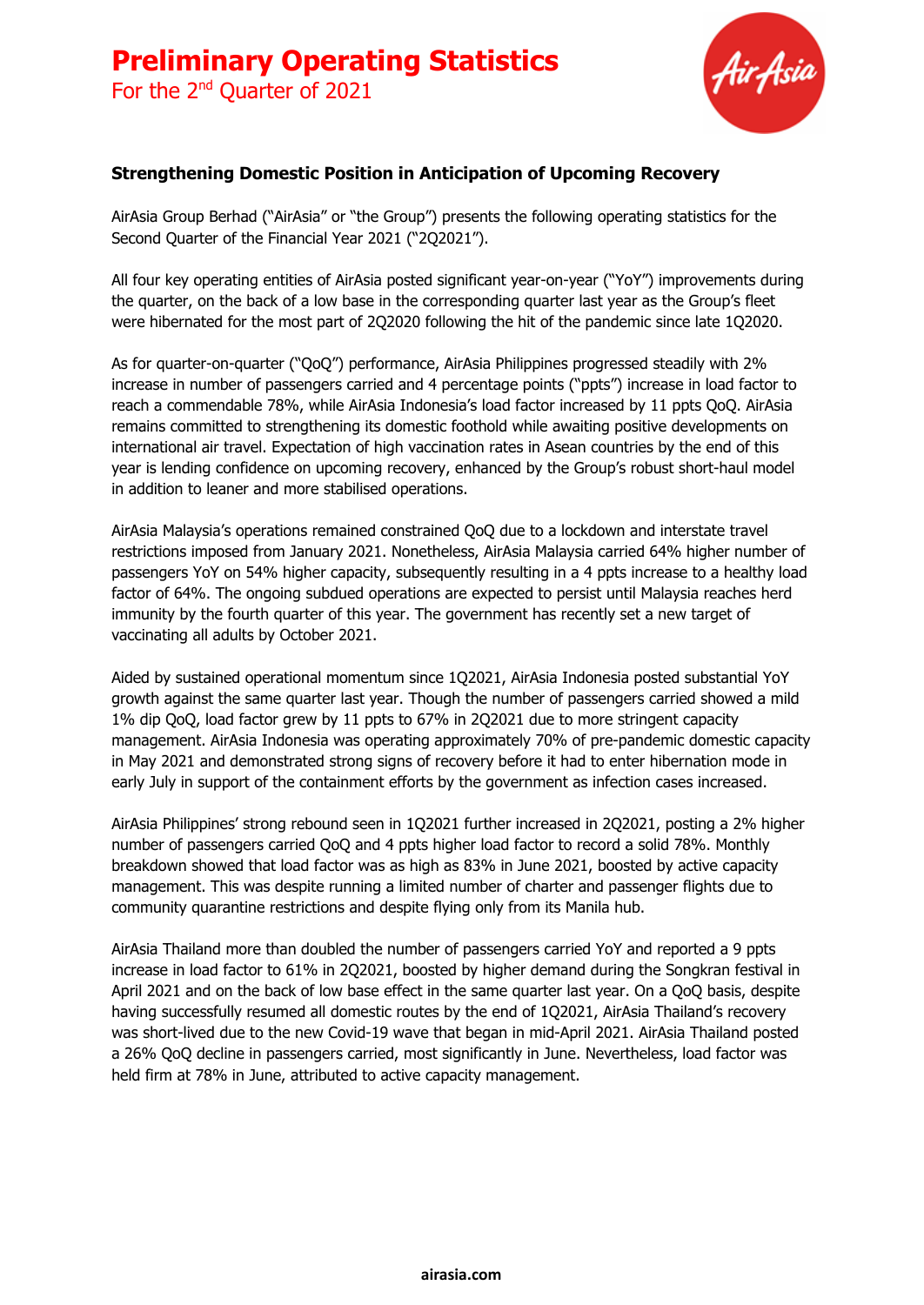# **Preliminary Operating Statistics**

For the 2<sup>nd</sup> Quarter of 2021



## **AirAsia Group Berhad Consolidated AOCs - Malaysia, Indonesia & Philippines 2nd Quarter 2021 Operating Statistics**

| <b>AirAsia Group Berhad</b><br><b>AOCs (MAA, IAA &amp; PAA)</b> | <b>Apr - Jun 2021</b> | <b>Apr - Jun 2020</b> | <b>Change</b> |
|-----------------------------------------------------------------|-----------------------|-----------------------|---------------|
| Passengers Carried <sup>1</sup>                                 | 758,746               | 204,082               | 272%          |
| Capacity <sup>2</sup>                                           | 1,113,888             | 345,970               | 222%          |
| Load Factor (%) <sup>3</sup>                                    | 68                    | 59                    | 9ppts         |
| $ASK$ (mil) <sup>4</sup>                                        | 1,149                 | 391                   | 194%          |
| RPK (mil) <sup>5</sup>                                          | 775                   | 232                   | 234%          |
| Number of stages <sup>6</sup>                                   | 6,114                 | 1,868                 | 227%          |
| Average stage length (km)                                       | 1,026                 | 1,121                 | $-8%$         |
| Size of fleet at month end <sup>7</sup>                         | 151                   | 149                   |               |

Note: (i) The fleet count excludes:

- Two (2) A320 aircraft leased to <sup>a</sup> third party airline

## **Malaysia 2nd Quarter 2021 Operating Statistics**

| <b>AirAsia Malaysia</b>                 | <b>Apr - Jun 2021</b> | <b>Apr - Jun 2020</b> | <b>Change</b> |
|-----------------------------------------|-----------------------|-----------------------|---------------|
| Passengers Carried <sup>1</sup>         | 279,653               | 170,912               | 64%           |
| Capacity <sup>2</sup>                   | 435,288               | 283,150               | 54%           |
| Load Factor $(%)^3$                     | 64                    | 60                    | 4ppts         |
| $AK$ (mil) <sup>4</sup>                 | 474                   | 328                   | 45%           |
| $\text{RPK (mil)}^5$                    | 305                   | 202                   | 51%           |
| Number of stages <sup>6</sup>           | 2,344                 | 1,519                 | 54%           |
| Average stage length (km)               | 1,079                 | 1,149                 | $-6%$         |
| Size of fleet at month end <sup>7</sup> | 99                    | 97                    | 2             |

Note: (ii) The fleet count excludes:

- Two (2) A320 aircraft leased to <sup>a</sup> third party airline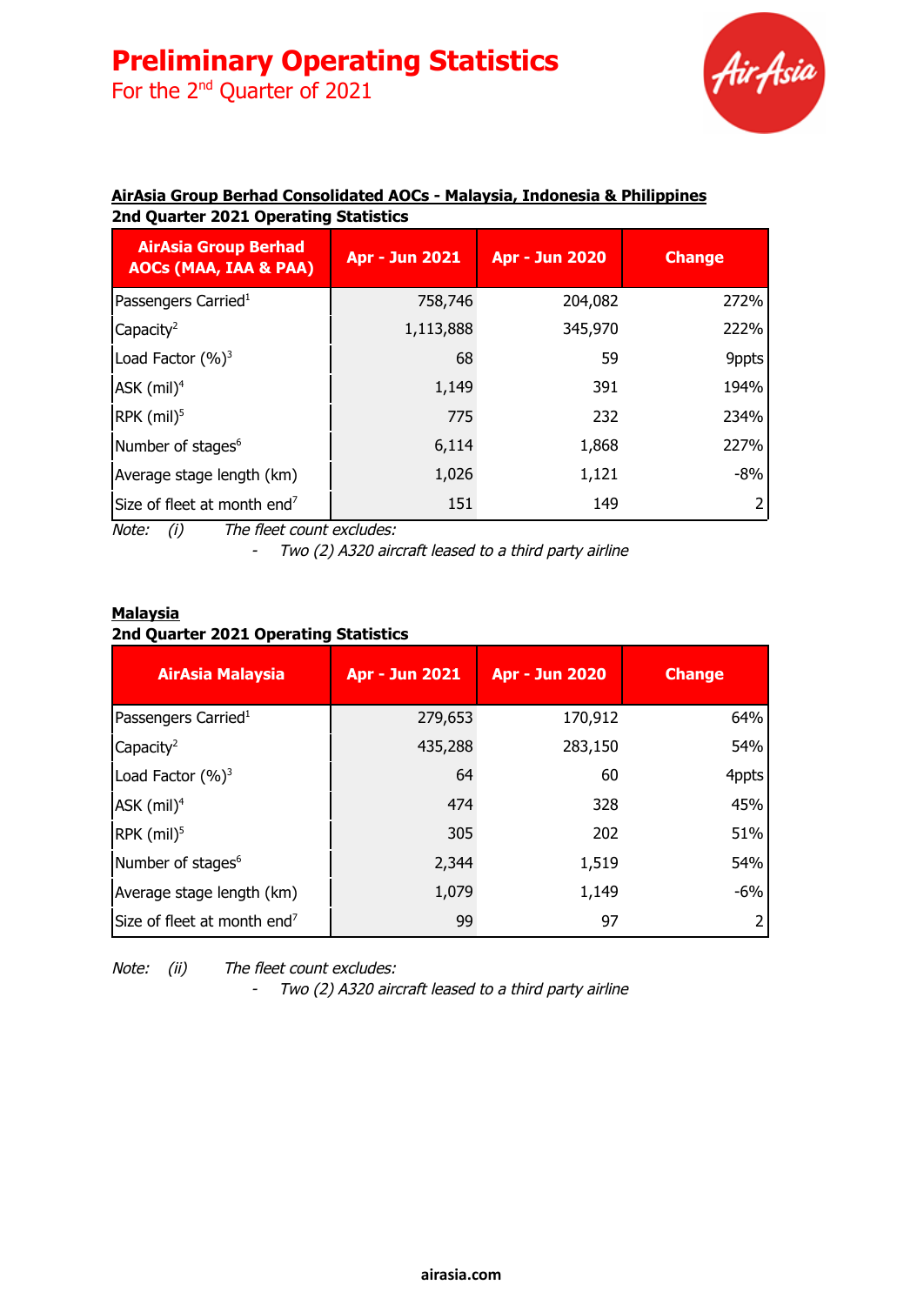# **Preliminary Operating Statistics**

For the 2<sup>nd</sup> Quarter of 2021



#### **Indonesia**

## **2nd Quarter 2021 Operating Statistics**

| <b>AirAsia Indonesia</b>                | <b>Apr - Jun 2021</b> | <b>Apr - Jun 2020</b> | <b>Change</b> |
|-----------------------------------------|-----------------------|-----------------------|---------------|
| Passengers Carried <sup>1</sup>         | 307,550               | 4,059                 | 7477%         |
| $\sqrt{2}$ Capacity <sup>2</sup>        | 459,180               | 9,720                 | 4624%         |
| Load Factor $(\%)^3$                    | 67                    | 42                    | 25ppts        |
| $AK$ (mil) <sup>4</sup>                 | 516                   | 14                    | 3586%         |
| $\textsf{RPK}$ (mil) <sup>5</sup>       | 349                   | 6                     | 5717%         |
| Number of stages <sup>6</sup>           | 2,551                 | 54                    | 4624%         |
| Average stage length (km)               | 1,125                 | 1,414                 | $-20%$        |
| Size of fleet at month end <sup>7</sup> | 28                    | 28                    |               |

#### **Philippines**

#### **2nd Quarter 2021 Operating Statistics**

| <b>AirAsia Philippines</b>              | <b>Apr - Jun 2021</b> | <b>Apr - Jun 2020</b> | <b>Change</b> |
|-----------------------------------------|-----------------------|-----------------------|---------------|
| Passengers Carried <sup>1</sup>         | 171,543               | 29,111                | 489%          |
| Capacity <sup>2</sup>                   | 219,420               | 53,100                | 313%          |
| Load Factor $(\%)^3$                    | 78                    | 55                    | 23ppts        |
| $ASK$ (mil) <sup>4</sup>                | 158                   | 49                    | 222%          |
| $RPK$ (mil) <sup>5</sup>                | 120                   | 25                    | 380%          |
| Number of stages <sup>6</sup>           | 1,219                 | 295                   | 313%          |
| Average stage length (km)               | 720                   | 927                   | $-22%$        |
| Size of fleet at month end <sup>7</sup> | 24                    | 24                    |               |